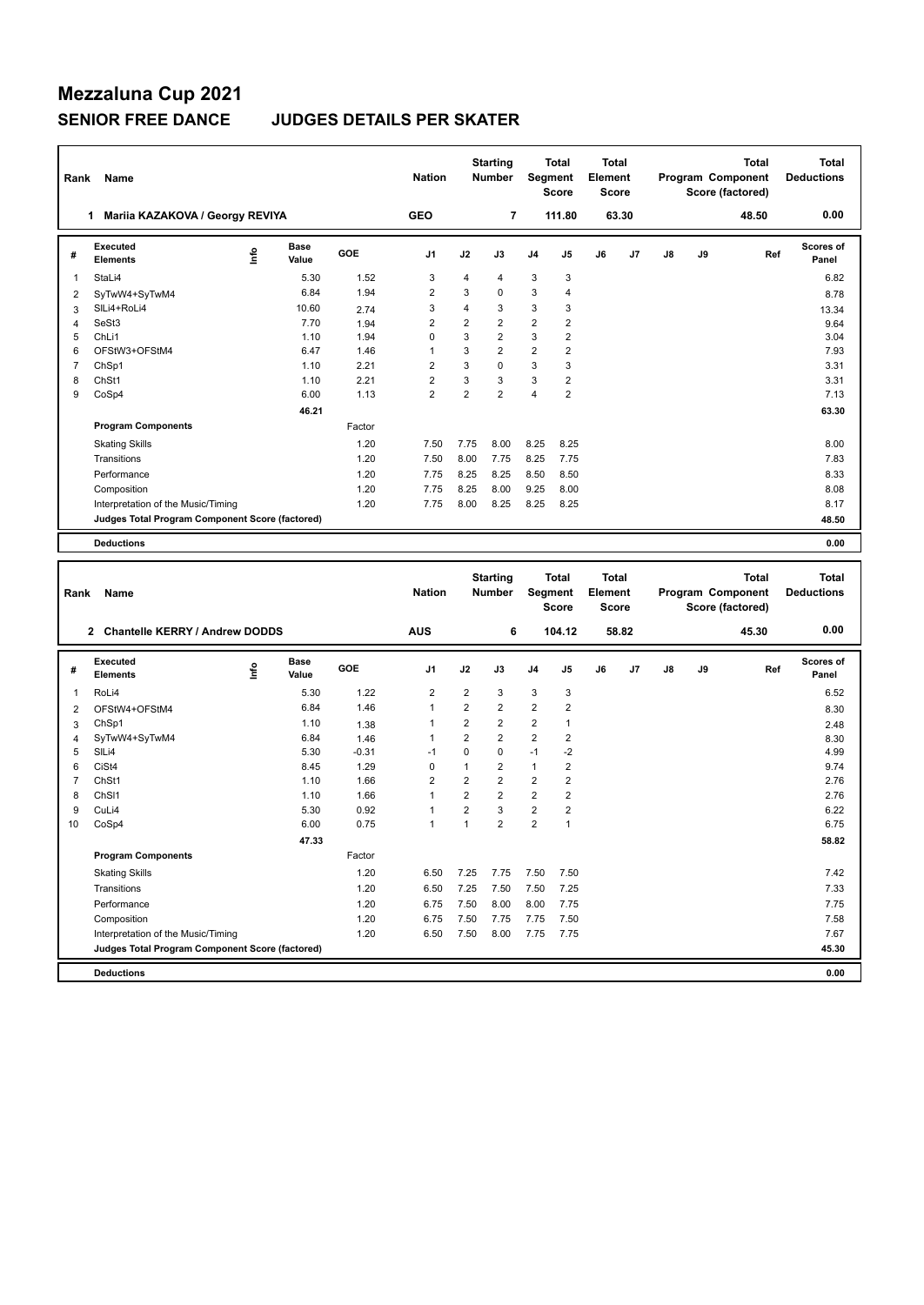## **Mezzaluna Cup 2021**

### **SENIOR FREE DANCE JUDGES DETAILS PER SKATER**

| Rank           | Name                                            |      |                      |              | <b>Nation</b>           |                | <b>Starting</b><br><b>Number</b> |                         | <b>Total</b><br>Segment<br><b>Score</b> | <b>Total</b><br>Element<br><b>Score</b> |       |    |    | Program Component<br>Score (factored) | <b>Total</b> | <b>Total</b><br><b>Deductions</b> |
|----------------|-------------------------------------------------|------|----------------------|--------------|-------------------------|----------------|----------------------------------|-------------------------|-----------------------------------------|-----------------------------------------|-------|----|----|---------------------------------------|--------------|-----------------------------------|
|                | 3 Carolina MOSCHENI / Francesco FIORETTI        |      |                      |              | <b>ITA</b>              |                | 5                                |                         | 91.00                                   |                                         | 49.50 |    |    | 41.50                                 |              | 0.00                              |
| #              | <b>Executed</b><br><b>Elements</b>              | lnfo | <b>Base</b><br>Value | GOE          | J <sub>1</sub>          | J2             | J3                               | J4                      | J5                                      | J6                                      | J7    | J8 | J9 |                                       | Ref          | <b>Scores of</b><br>Panel         |
| 1              | CoSp4                                           |      | 6.00                 | 1.13         | $\overline{\mathbf{c}}$ | 1              | $\overline{\mathbf{c}}$          | $\overline{\mathbf{c}}$ | $\overline{\mathbf{c}}$                 |                                         |       |    |    |                                       |              | 7.13                              |
| $\overline{2}$ | OFStW3+OFStM3                                   |      | 6.10                 | 1.21         | $\overline{2}$          | $\mathbf{1}$   | $\overline{2}$                   | $\overline{2}$          | $\mathbf{1}$                            |                                         |       |    |    |                                       |              | 7.31                              |
| 3              | SILi4                                           |      | 5.30                 | 0.92         | $\overline{2}$          | $\overline{2}$ | $\overline{2}$                   | $\overline{2}$          | 2                                       |                                         |       |    |    |                                       |              | 6.22                              |
| $\overline{4}$ | MiSt3                                           |      | 7.70                 | 1.29         | 1                       | $\mathbf{1}$   | $\overline{2}$                   | 2                       | $\mathbf{1}$                            |                                         |       |    |    |                                       |              | 8.99                              |
| 5              | ChSp1                                           |      | 1.10                 | 1.11         | $\overline{2}$          | $\mathbf{1}$   | $\overline{2}$                   | $\mathbf{1}$            | $\mathbf{1}$                            |                                         |       |    |    |                                       |              | 2.21                              |
| 6              | SyTwW4+SyTwM4                                   |      | 6.84                 | 0.48         | 0                       | 0              | $\mathbf{1}$                     | $\overline{2}$          | $\mathbf{1}$                            |                                         |       |    |    |                                       |              | 7.32                              |
| $\overline{7}$ | ChSt1                                           |      | 1.10                 | 1.38         | $\overline{2}$          | $\mathbf{1}$   | $\overline{2}$                   | $\overline{2}$          | $\mathbf{1}$                            |                                         |       |    |    |                                       |              | 2.48                              |
| 8              | Li                                              |      | 0.00                 | 0.00         | $\blacksquare$          | ٠              | $\blacksquare$                   | $\sim$                  | ÷,                                      |                                         |       |    |    |                                       |              | 0.00                              |
| 9              | ChS <sub>11</sub>                               |      | 1.10                 | 0.83         | 1                       | $\mathbf{1}$   | $\mathbf 0$                      | 1                       | $\mathbf{1}$                            |                                         |       |    |    |                                       |              | 1.93                              |
| 10             | StaLi4                                          |      | 5.30                 | 0.61         | $\overline{2}$          | $\mathbf{1}$   | $\overline{2}$                   | $\mathbf{1}$            | $\mathbf{1}$                            |                                         |       |    |    |                                       |              | 5.91                              |
|                |                                                 |      | 40.54                |              |                         |                |                                  |                         |                                         |                                         |       |    |    |                                       |              | 49.50                             |
|                | <b>Program Components</b>                       |      |                      | Factor       |                         |                |                                  |                         |                                         |                                         |       |    |    |                                       |              |                                   |
|                | <b>Skating Skills</b>                           |      |                      | 1.20         | 6.75                    | 6.25           | 7.25                             | 7.25                    | 6.75                                    |                                         |       |    |    |                                       |              | 6.92                              |
|                | Transitions                                     |      |                      | 1.20         | 6.50                    | 6.25           | 7.00                             | 7.50                    | 6.00                                    |                                         |       |    |    |                                       |              | 6.58                              |
|                | Performance                                     |      |                      | 1.20         | 7.00                    | 6.00           | 7.25                             | 7.75                    | 6.50                                    |                                         |       |    |    |                                       |              | 6.92                              |
|                | Composition                                     |      |                      | 1.20         | 7.00                    | 6.50           | 7.25                             | 7.75                    | 7.00                                    |                                         |       |    |    |                                       |              | 7.08                              |
|                | Interpretation of the Music/Timing              |      |                      | 1.20         | 6.75                    | 6.50           | 7.75                             | 7.75                    | 6.75                                    |                                         |       |    |    |                                       |              | 7.08                              |
|                | Judges Total Program Component Score (factored) |      |                      |              |                         |                |                                  |                         |                                         |                                         |       |    |    |                                       |              | 41.50                             |
|                |                                                 |      |                      |              |                         |                |                                  |                         |                                         |                                         |       |    |    |                                       |              |                                   |
|                | <b>Deductions</b>                               |      |                      |              |                         |                |                                  |                         |                                         |                                         |       |    |    |                                       |              | 0.00                              |
|                |                                                 |      |                      |              |                         |                |                                  |                         |                                         |                                         |       |    |    |                                       |              |                                   |
|                |                                                 |      |                      |              |                         |                |                                  |                         |                                         |                                         |       |    |    |                                       |              |                                   |
|                |                                                 |      |                      |              |                         |                | <b>Starting</b>                  |                         | <b>Total</b>                            | <b>Total</b>                            |       |    |    |                                       | <b>Total</b> | <b>Total</b>                      |
| Rank           | Name                                            |      |                      |              | <b>Nation</b>           |                | <b>Number</b>                    |                         | Segment                                 | Element                                 |       |    |    | Program Component                     |              | <b>Deductions</b>                 |
|                |                                                 |      |                      |              |                         |                |                                  |                         | <b>Score</b>                            | Score                                   |       |    |    | Score (factored)                      |              |                                   |
|                |                                                 |      |                      |              | <b>POL</b>              |                |                                  |                         |                                         |                                         |       |    |    |                                       |              | $-1.00$                           |
|                | 4 Anastasiya POLIBINA / Pavel GOLOVISHNIKOV     |      |                      |              |                         |                | 4                                |                         | 87.43                                   |                                         | 50.33 |    |    | 38.10                                 |              |                                   |
| #              | <b>Executed</b><br><b>Elements</b>              | ١nf٥ | Base<br>Value        | GOE          | J1                      | J2             | J3                               | J4                      | J5                                      | J6                                      | J7    | J8 | J9 |                                       | Ref          | <b>Scores of</b><br>Panel         |
| 1              | OFStW3+OFStM3                                   |      | 6.10                 | 0.72         | $-1$                    | $\mathbf{1}$   | $\mathbf{1}$                     | 1                       | $\mathbf{1}$                            |                                         |       |    |    |                                       |              | 6.82                              |
| $\overline{2}$ | CuLi4+CuLi4                                     |      | 10.60                | 1.23         | 1                       | $\overline{2}$ | $\mathbf{1}$                     | 1                       | $\overline{2}$                          |                                         |       |    |    |                                       |              | 11.83                             |
|                | DiSt <sub>2</sub>                               |      | 6.95                 |              | 0                       | $\mathbf{1}$   | $\overline{2}$                   | 1                       | $\mathbf{1}$                            |                                         |       |    |    |                                       |              |                                   |
| 3              | ChSp1                                           |      | 1.10                 | 0.97         | 1                       | $\overline{2}$ | $\mathbf{1}$                     | 1                       | $\mathbf{1}$                            |                                         |       |    |    |                                       |              | 7.92                              |
| 4<br>5         | SyTwW4+SyTwM4                                   |      | 6.84                 | 0.83<br>0.72 | 1                       | $\mathbf{1}$   | $\mathbf{1}$                     | 1                       | $\overline{\mathbf{c}}$                 |                                         |       |    |    |                                       |              | 1.93<br>7.56                      |
| 6              | RoLi4                                           | $\,$ | 5.30                 | 0.61         | 1                       | $\overline{2}$ | $\mathbf{1}$                     | 1                       | $\overline{\mathbf{c}}$                 |                                         |       |    |    |                                       |              | 5.91                              |
| 8              | CoSp2                                           |      | 4.50                 | 0.00         | 0                       | 0              | $\mathbf{1}$                     | $-1$                    | 0                                       |                                         |       |    |    |                                       |              | 4.50                              |
| 9              | ChLi1                                           |      | 1.10                 | 0.83         | 1                       | $\mathbf{1}$   | $\mathbf{1}$                     | 1                       | $\overline{2}$                          |                                         |       |    |    |                                       |              | 1.93                              |
| 10             | ChSt1                                           |      | 1.10                 | 0.83         | 1                       | $\overline{2}$ | $\mathbf 0$                      | $\mathbf{1}$            | $\mathbf{1}$                            |                                         |       |    |    |                                       |              | 1.93                              |
|                |                                                 |      | 43.59                |              |                         |                |                                  |                         |                                         |                                         |       |    |    |                                       |              | 50.33                             |
|                | <b>Program Components</b>                       |      |                      | Factor       |                         |                |                                  |                         |                                         |                                         |       |    |    |                                       |              |                                   |
|                |                                                 |      |                      |              |                         |                |                                  |                         |                                         |                                         |       |    |    |                                       |              |                                   |
|                | <b>Skating Skills</b>                           |      |                      | 1.20         | 6.25                    | 6.25           | 6.50                             | 6.25                    | 6.75                                    |                                         |       |    |    |                                       |              | 6.33                              |
|                | Transitions                                     |      |                      | 1.20         | 6.00                    | 6.00           | 6.00                             | 6.00                    | 6.50                                    |                                         |       |    |    |                                       |              | 6.00                              |
|                | Performance                                     |      |                      | 1.20         | 6.25                    | 6.50           | 6.50                             | 6.50                    | 7.00                                    |                                         |       |    |    |                                       |              | 6.50                              |
|                | Composition                                     |      |                      | 1.20         | 6.25                    | 6.50           | 6.25                             | 6.50                    | 6.75                                    |                                         |       |    |    |                                       |              | 6.42                              |
|                | Interpretation of the Music/Timing              |      |                      | 1.20         | 6.25                    | 6.75           | 6.50                             | 6.25                    | 7.00                                    |                                         |       |    |    |                                       |              | 6.50                              |
|                | Judges Total Program Component Score (factored) |      |                      |              |                         |                |                                  |                         |                                         |                                         |       |    |    |                                       |              | 38.10                             |

> Extended Dance Lift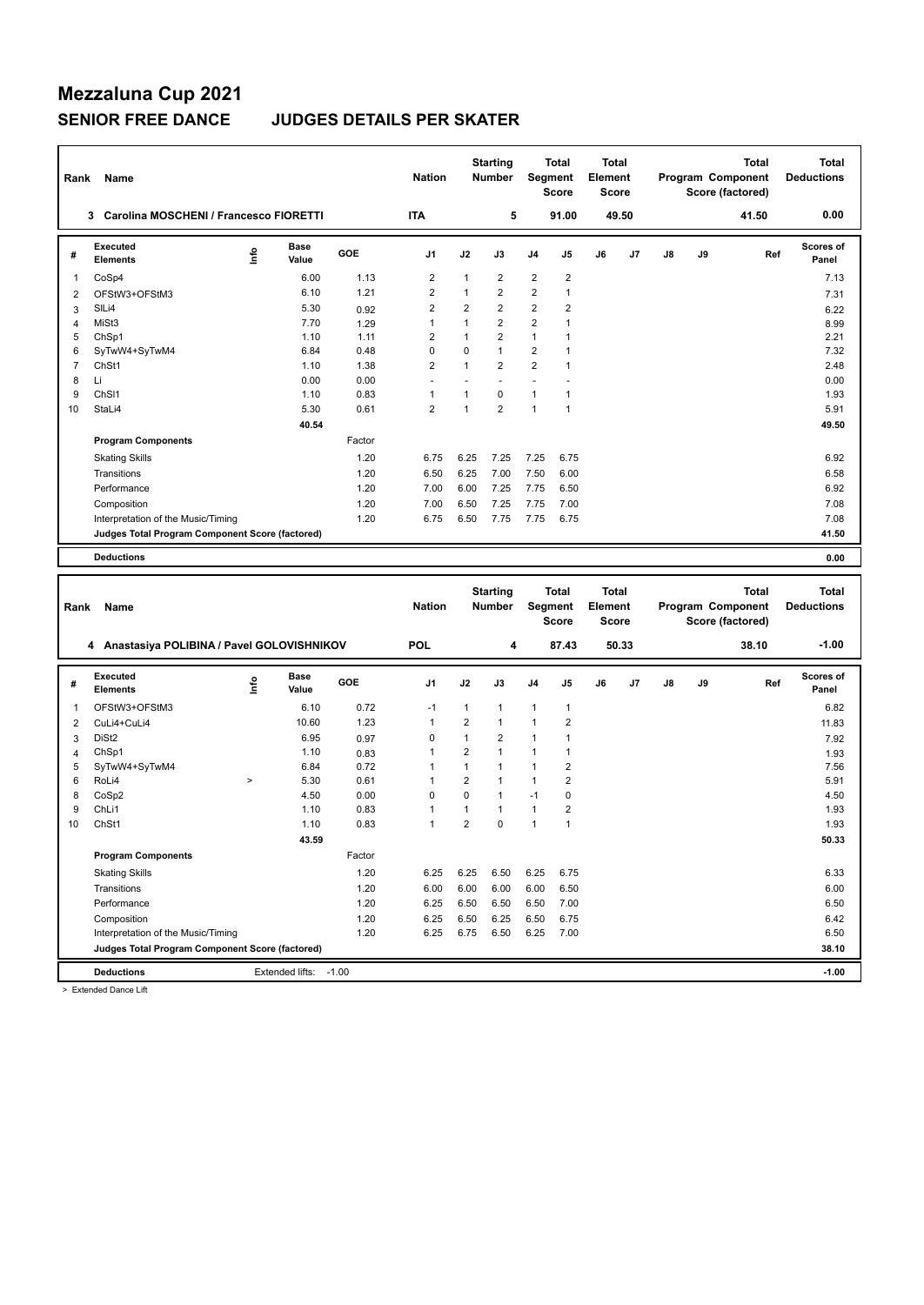## **Mezzaluna Cup 2021**

### **SENIOR FREE DANCE JUDGES DETAILS PER SKATER**

| Rank           | Name                                            |      |                       |         | <b>Nation</b>  |                | <b>Starting</b><br><b>Number</b> |              | Total<br>Segment<br><b>Score</b> | Total<br>Element<br><b>Score</b>        |       |               |    | <b>Total</b><br>Program Component<br>Score (factored) | <b>Total</b><br><b>Deductions</b> |
|----------------|-------------------------------------------------|------|-----------------------|---------|----------------|----------------|----------------------------------|--------------|----------------------------------|-----------------------------------------|-------|---------------|----|-------------------------------------------------------|-----------------------------------|
|                | 5 Maria Sofia PUCHEROVA / Nikita LYSAK          |      |                       |         | <b>SVK</b>     |                | 3                                |              | 86.45                            |                                         | 50.05 |               |    | 36.40                                                 | 0.00                              |
| #              | <b>Executed</b><br><b>Elements</b>              | lnfo | <b>Base</b><br>Value  | GOE     | J1             | J2             | J3                               | J4           | J5                               | J6                                      | J7    | $\mathsf{J}8$ | J9 | Ref                                                   | Scores of<br>Panel                |
| 1              | CoSp4                                           |      | 6.00                  | 1.13    | $\overline{c}$ | 2              | $\overline{2}$                   | 2            | 1                                |                                         |       |               |    |                                                       | 7.13                              |
| $\overline{2}$ | CuLi4                                           |      | 5.30                  | 0.46    | $\mathbf{1}$   | $\mathbf{1}$   | $\mathbf{1}$                     | $\mathbf{1}$ | $\mathbf{1}$                     |                                         |       |               |    |                                                       | 5.76                              |
| 3              | SyTwW4+SyTwM4                                   |      | 6.84                  | 0.72    | $\mathbf{1}$   | $\mathbf{1}$   | $\mathbf{1}$                     | $\mathbf{1}$ | 0                                |                                         |       |               |    |                                                       | 7.56                              |
| $\overline{4}$ | SILi4                                           |      | 5.30                  | 0.31    | 1              | $\mathbf{1}$   | $\mathbf{1}$                     | 0            | 0                                |                                         |       |               |    |                                                       | 5.61                              |
| 5              | ChSp1                                           |      | 1.10                  | 0.83    | 1              | $\mathbf{1}$   | $\mathbf{1}$                     | 1            | 0                                |                                         |       |               |    |                                                       | 1.93                              |
| 6              | ChSI1                                           |      | 1.10                  | 0.28    | 1              | $\mathbf{1}$   | $\mathbf 0$                      | $-1$         | 0                                |                                         |       |               |    |                                                       | 1.38                              |
| $\overline{7}$ | DiSt3                                           |      | 7.70                  | 0.00    | $\mathbf 0$    | 0              | $\mathbf 0$                      | $\mathbf 0$  | 0                                |                                         |       |               |    |                                                       | 7.70                              |
| 8              | OFStW3+OFStM2                                   |      | 5.72                  | 0.00    | $\mathbf 0$    | $\overline{0}$ | $\mathbf{1}$                     | $-1$         | 0                                |                                         |       |               |    |                                                       | 5.72                              |
| 9              | ChSt1                                           |      | 1.10                  | 0.55    | 1              | 0              | $\overline{1}$                   | $\mathbf{1}$ | 0                                |                                         |       |               |    |                                                       | 1.65                              |
| 10             | RoLi4                                           |      | 5.30                  | 0.31    | $\mathbf{1}$   | 0              | $\overline{1}$                   | $\mathbf{1}$ | 0                                |                                         |       |               |    |                                                       | 5.61                              |
|                |                                                 |      | 45.46                 |         |                |                |                                  |              |                                  |                                         |       |               |    |                                                       | 50.05                             |
|                | <b>Program Components</b>                       |      |                       | Factor  |                |                |                                  |              |                                  |                                         |       |               |    |                                                       |                                   |
|                | <b>Skating Skills</b>                           |      |                       | 1.20    | 6.00           | 6.00           | 6.00                             | 5.50         | 5.75                             |                                         |       |               |    |                                                       | 5.92                              |
|                | Transitions                                     |      |                       | 1.20    | 6.00           | 6.00           | 6.00                             | 5.25         | 5.50                             |                                         |       |               |    |                                                       | 5.83                              |
|                | Performance                                     |      |                       | 1.20    | 6.25           | 6.25           | 6.50                             | 5.75         | 6.00                             |                                         |       |               |    |                                                       | 6.17                              |
|                | Composition                                     |      |                       | 1.20    | 6.25           | 6.25           | 6.25                             | 6.25         | 5.75                             |                                         |       |               |    |                                                       | 6.25                              |
|                | Interpretation of the Music/Timing              |      |                       | 1.20    | 6.25           | 6.25           | 6.25                             | 6.00         | 6.00                             |                                         |       |               |    |                                                       | 6.17                              |
|                | Judges Total Program Component Score (factored) |      |                       |         |                |                |                                  |              |                                  |                                         |       |               |    |                                                       | 36.40                             |
|                | <b>Deductions</b>                               |      |                       |         |                |                |                                  |              |                                  |                                         |       |               |    |                                                       | 0.00                              |
|                |                                                 |      |                       |         |                |                |                                  |              |                                  |                                         |       |               |    |                                                       |                                   |
|                |                                                 |      |                       |         |                |                |                                  |              |                                  |                                         |       |               |    |                                                       |                                   |
| Rank           | Name                                            |      |                       |         | <b>Nation</b>  |                | <b>Starting</b><br><b>Number</b> |              | <b>Total</b><br>Segment<br>Score | <b>Total</b><br><b>Element</b><br>Score |       |               |    | <b>Total</b><br>Program Component<br>Score (factored) | <b>Total</b><br><b>Deductions</b> |
|                | 6 Aurelija IPOLITO / Luke RUSSEL                |      |                       |         | LAT            |                | $\mathbf 2$                      |              | 75.39                            |                                         | 41.59 |               |    | 34.80                                                 | $-1.00$                           |
|                |                                                 |      |                       |         |                |                |                                  |              |                                  |                                         |       |               |    |                                                       |                                   |
| #              | <b>Executed</b><br><b>Elements</b>              | ١nf٥ | <b>Base</b><br>Value  | GOE     | J <sub>1</sub> | J2             | J3                               | J4           | J5                               | J6                                      | J7    | J8            | J9 | Ref                                                   | <b>Scores of</b><br>Panel         |
| 1              | SyTwW4+SyTwM3                                   |      | 6.47                  | 0.00    | 0              | $-1$           | $\mathbf 0$                      | $\pmb{0}$    | 0                                |                                         |       |               |    |                                                       | 6.47                              |
| $\overline{2}$ | SILi3+RoLi4                                     | $\,$ | 9.85                  | 0.31    | $\mathbf 0$    | $\mathbf{1}$   | $\mathbf 0$                      | $\mathbf 0$  | $\mathbf{1}$                     |                                         |       |               |    |                                                       | 10.16                             |
| 3              | DiSt <sub>2</sub>                               |      | 6.95                  | 0.65    | 1              | 0              | 1                                | 1            | 0                                |                                         |       |               |    |                                                       | 7.60                              |
| $\overline{4}$ | ChS <sub>11</sub>                               |      | 1.10                  | 0.00    | 1              | 0              | $\mathbf 0$                      | $\mathbf 0$  | 0                                |                                         |       |               |    |                                                       | 1.10                              |
| 5              | CuLi3                                           |      | 4.55                  | 0.46    | $\mathbf{1}$   | $\mathbf{1}$   | $\mathbf{1}$                     | $\mathbf{1}$ | 1                                |                                         |       |               |    |                                                       | 5.01                              |
| 6              | ChSt1                                           |      | 1.10                  | 0.55    | $\overline{c}$ | 0              | $\mathbf 0$                      | $\mathbf{1}$ | 1                                |                                         |       |               |    |                                                       | 1.65                              |
| 7              | OFStW2+OFStM2                                   |      | 5.34                  | $-0.24$ | $\mathbf 0$    | 0              | $-1$                             | $-1$         | 0                                |                                         |       |               |    |                                                       | 5.10                              |
| 8              | CoSp3                                           |      | 5.25                  | $-0.75$ | $-1$           | -2             | $\mathbf 0$                      | $-2$         | $-1$                             |                                         |       |               |    |                                                       | 4.50                              |
| 9              | ChSp                                            |      | 0.00                  | 0.00    |                |                |                                  |              | ä,                               |                                         |       |               |    |                                                       | 0.00                              |
|                |                                                 |      | 40.61                 |         |                |                |                                  |              |                                  |                                         |       |               |    |                                                       | 41.59                             |
|                | <b>Program Components</b>                       |      |                       | Factor  |                |                |                                  |              |                                  |                                         |       |               |    |                                                       |                                   |
|                | <b>Skating Skills</b>                           |      |                       | 1.20    | 6.25           | 5.75           | 6.00                             | 5.25         | 6.00                             |                                         |       |               |    |                                                       | 5.92                              |
|                | Transitions                                     |      |                       | 1.20    | 5.75           | 5.75           | 5.50                             | 4.75         | 5.50                             |                                         |       |               |    |                                                       | 5.58                              |
|                | Performance                                     |      |                       | 1.20    | 5.75           | 6.00           | 5.50                             | 5.50         | 6.50                             |                                         |       |               |    |                                                       | 5.75                              |
|                | Composition                                     |      |                       | 1.20    | 6.00           | 6.00           | 5.75                             | 5.25         | 6.00                             |                                         |       |               |    |                                                       | 5.92                              |
|                | Interpretation of the Music/Timing              |      |                       | 1.20    | 6.25           | 5.75           | 5.50                             | 5.50         | 6.25                             |                                         |       |               |    |                                                       | 5.83                              |
|                | Judges Total Program Component Score (factored) |      |                       |         |                |                |                                  |              |                                  |                                         |       |               |    |                                                       | 34.80                             |
|                | <b>Deductions</b>                               |      | Extended lifts: -1.00 |         |                |                |                                  |              |                                  |                                         |       |               |    |                                                       | $-1.00$                           |

> Extended Dance Lift